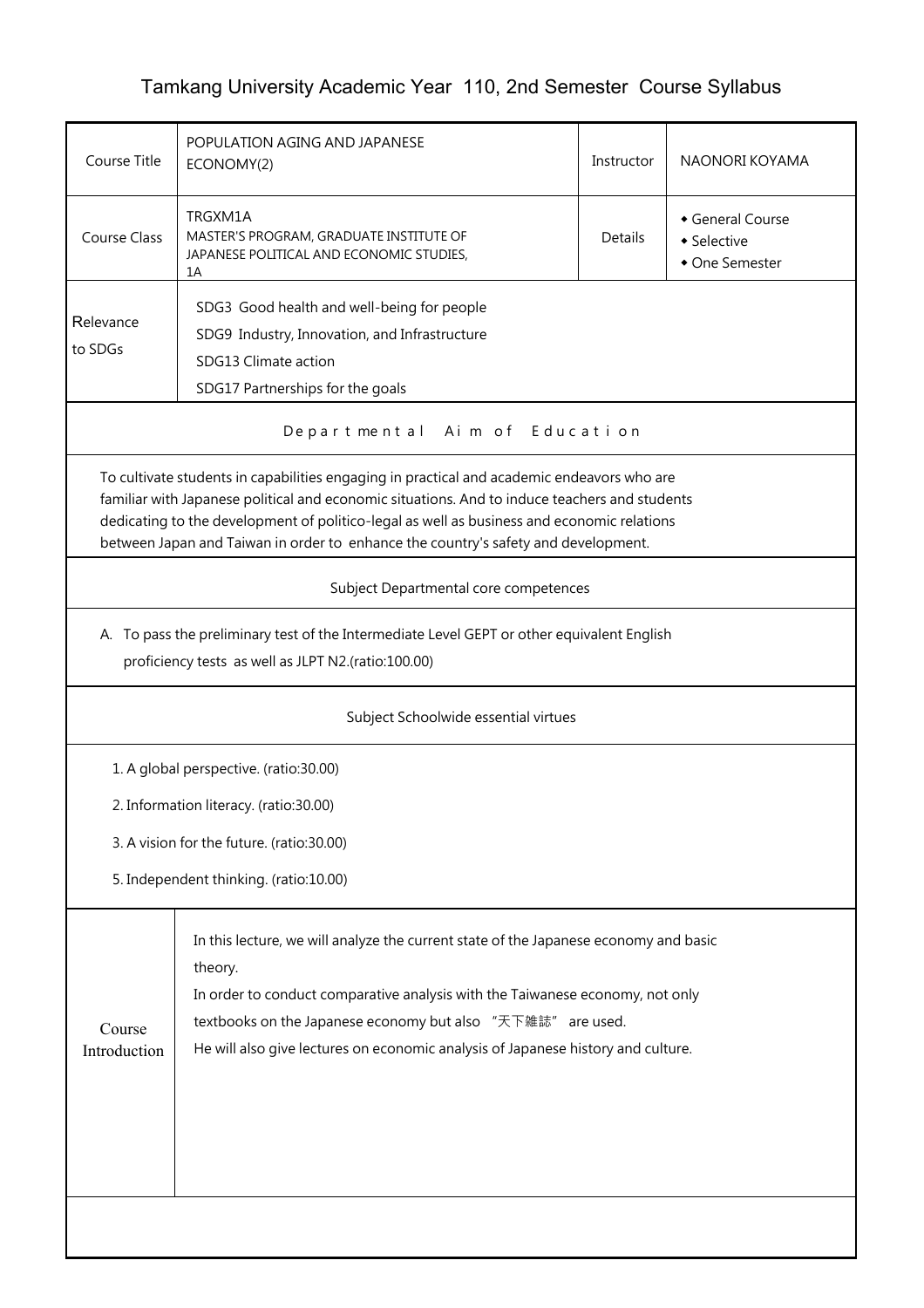| The correspondences between the course's instructional objectives and the cognitive, affective,<br>and psychomotor objectives.<br>Differentiate the various objective methods among the cognitive, affective and psychomotor<br>domains of the course's instructional objectives.                                                                                                                                     |                               |                                                                                                                                                                                                                                                                                                                  |                                                                    |                                                                                                                    |                                                                                         |  |  |  |  |  |
|-----------------------------------------------------------------------------------------------------------------------------------------------------------------------------------------------------------------------------------------------------------------------------------------------------------------------------------------------------------------------------------------------------------------------|-------------------------------|------------------------------------------------------------------------------------------------------------------------------------------------------------------------------------------------------------------------------------------------------------------------------------------------------------------|--------------------------------------------------------------------|--------------------------------------------------------------------------------------------------------------------|-----------------------------------------------------------------------------------------|--|--|--|--|--|
| I. Cognitive : Emphasis upon the study of various kinds of knowledge in the cognition of<br>the course's veracity, conception, procedures, outcomes, etc.<br>II. Affective: Emphasis upon the study of various kinds of knowledge in the course's appeal,<br>morals, attitude, conviction, values, etc.<br>III. Psychomotor: Emphasis upon the study of the course's physical activity and technical<br>manipulation. |                               |                                                                                                                                                                                                                                                                                                                  |                                                                    |                                                                                                                    |                                                                                         |  |  |  |  |  |
| No.                                                                                                                                                                                                                                                                                                                                                                                                                   |                               |                                                                                                                                                                                                                                                                                                                  | objective methods                                                  |                                                                                                                    |                                                                                         |  |  |  |  |  |
| 1                                                                                                                                                                                                                                                                                                                                                                                                                     | economically.                 | (1) English, Japanese and Chinese are used in the lectures.<br>Cognitive<br>(2) The lecture will discuss basic theories on the Japanese economy.<br>(3) The lecture will provide a comparative analysis of the Japanese<br>and Taiwanese economies.<br>(4) The lecture will analyze Japanese history and culture |                                                                    |                                                                                                                    |                                                                                         |  |  |  |  |  |
|                                                                                                                                                                                                                                                                                                                                                                                                                       |                               |                                                                                                                                                                                                                                                                                                                  |                                                                    | The correspondences of teaching objectives : core competences, essential virtues, teaching methods, and assessment |                                                                                         |  |  |  |  |  |
| No.                                                                                                                                                                                                                                                                                                                                                                                                                   |                               | <b>Essential Virtues</b><br>Core Competences                                                                                                                                                                                                                                                                     |                                                                    | <b>Teaching Methods</b>                                                                                            | Assessment                                                                              |  |  |  |  |  |
| 1                                                                                                                                                                                                                                                                                                                                                                                                                     | A                             |                                                                                                                                                                                                                                                                                                                  | 1235                                                               | Lecture, Discussion                                                                                                | Discussion(including<br>classroom and online),<br>Report(including oral and<br>written) |  |  |  |  |  |
|                                                                                                                                                                                                                                                                                                                                                                                                                       |                               |                                                                                                                                                                                                                                                                                                                  |                                                                    | Course Schedule                                                                                                    |                                                                                         |  |  |  |  |  |
| Week                                                                                                                                                                                                                                                                                                                                                                                                                  | Date                          |                                                                                                                                                                                                                                                                                                                  |                                                                    | <b>Course Contents</b>                                                                                             | <b>Note</b>                                                                             |  |  |  |  |  |
| 1                                                                                                                                                                                                                                                                                                                                                                                                                     | $111/02/21 \sim$<br>111/02/25 |                                                                                                                                                                                                                                                                                                                  | Explanation of lecture outline                                     |                                                                                                                    |                                                                                         |  |  |  |  |  |
| 2                                                                                                                                                                                                                                                                                                                                                                                                                     | $111/02/28$ ~<br>111/03/04    |                                                                                                                                                                                                                                                                                                                  | Declining birthrate and aging population and Japanese<br>economy 1 |                                                                                                                    |                                                                                         |  |  |  |  |  |
| 3                                                                                                                                                                                                                                                                                                                                                                                                                     | $111/03/07 \sim$<br>111/03/11 |                                                                                                                                                                                                                                                                                                                  | Declining birthrate and aging population and Japanese<br>economy 2 |                                                                                                                    |                                                                                         |  |  |  |  |  |
| 4                                                                                                                                                                                                                                                                                                                                                                                                                     | $111/03/14$ ~<br>111/03/18    |                                                                                                                                                                                                                                                                                                                  | Globalization and the Japanese economy 1                           |                                                                                                                    |                                                                                         |  |  |  |  |  |
| 5                                                                                                                                                                                                                                                                                                                                                                                                                     | $111/03/21$ ~<br>111/03/25    |                                                                                                                                                                                                                                                                                                                  | Globalization and the Japanese economy 2                           |                                                                                                                    |                                                                                         |  |  |  |  |  |
| 6                                                                                                                                                                                                                                                                                                                                                                                                                     | $111/03/28 \sim$<br>111/04/01 |                                                                                                                                                                                                                                                                                                                  | Japanese economic history 1                                        |                                                                                                                    |                                                                                         |  |  |  |  |  |
| 7                                                                                                                                                                                                                                                                                                                                                                                                                     | $111/04/04 \sim$<br>111/04/08 |                                                                                                                                                                                                                                                                                                                  | Japanese economic history 2                                        |                                                                                                                    |                                                                                         |  |  |  |  |  |
| 8                                                                                                                                                                                                                                                                                                                                                                                                                     | $111/04/11 \sim$<br>111/04/15 |                                                                                                                                                                                                                                                                                                                  | COVID 19 and the Japanese economy 1                                |                                                                                                                    |                                                                                         |  |  |  |  |  |
|                                                                                                                                                                                                                                                                                                                                                                                                                       |                               |                                                                                                                                                                                                                                                                                                                  |                                                                    |                                                                                                                    |                                                                                         |  |  |  |  |  |